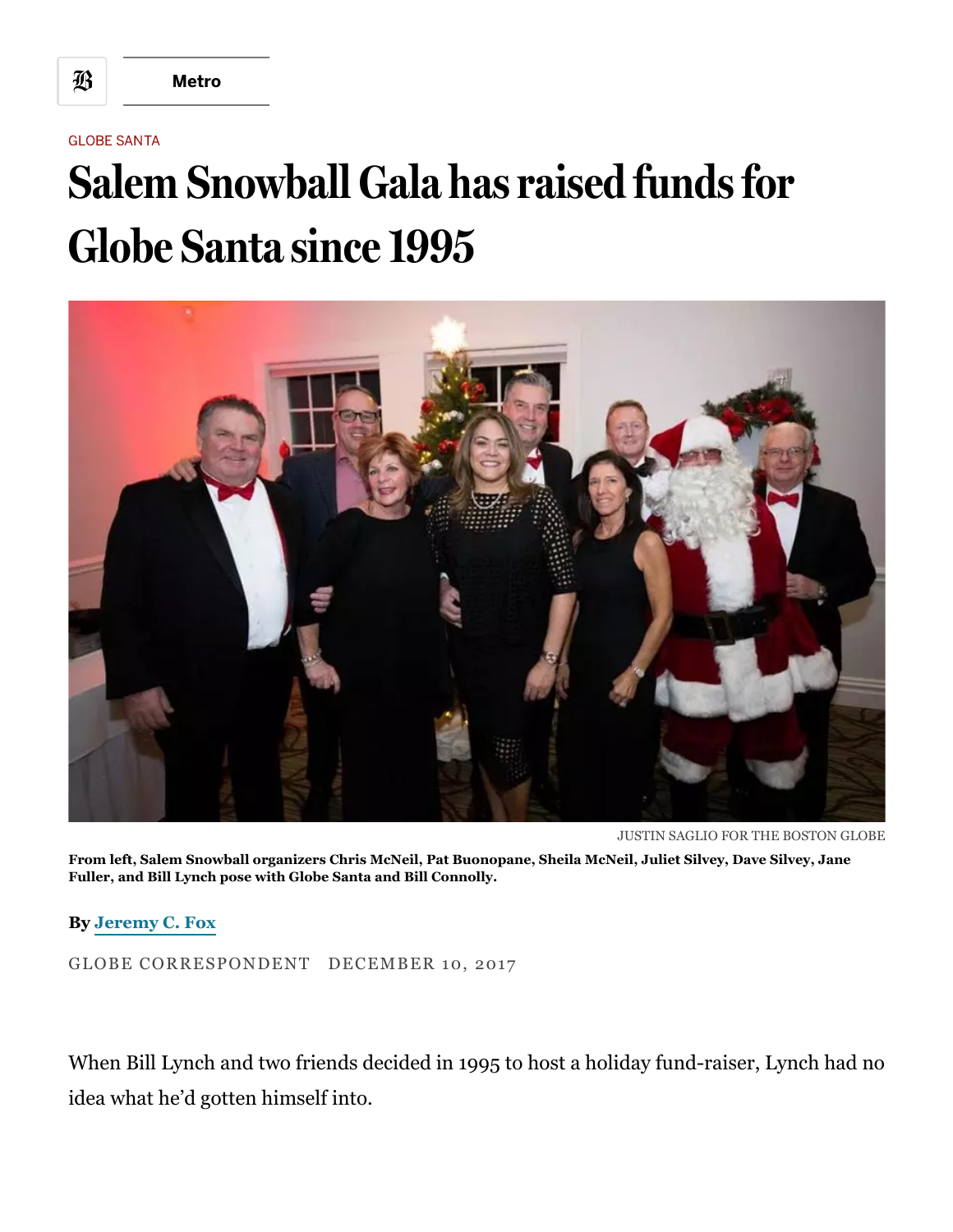He couldn't foresee that over time, the Salem Snowball Gala, which raises funds for Globe Santa, would move from Salem's Knights of Columbus hall to the elegant Hawthorne Hotel, and then to the Ferncroft Country Club in nearby Middleton.

Back then, Lynch had no way of knowing that the hotel's function space would wind up being too small for the event, which for close to a decade has sold out. He couldn't foresee that he would have to turn potential guests away.

Lynch didn't imagine that the ticket price would grow from \$15 to \$140, or that the gala would go from collecting \$1,625 in that first year to support Globe Santa, a program of the Boston Globe Foundation, to more than 10 times that amount.

"We thought \$1,600 was awesome," Lynch, 49, said in a recent phone interview. Back then, he thought it would be great if the Snowball could raise a total of \$25,000 over 10 years.

This year, the 23rd annual gala, which took place Friday night, raised \$20,000 for Globe Santa, \$2,000 more than last year.

By Lynch's estimate, the event has donated \$183,000 since that first year. He hopes to move on in 2018 to a nice, round \$200,000, maybe more — that's eight times his original goal.

That also represents a lot of toys, games, puzzles, and picture books under the tree on Christmas morning, and that's something Lynch doesn't forget. If it ever slips his mind, he will be reminded by attendees, some of whom were Globe Santa recipients decades ago.

"Our auctioneer broke down crying" at the gala several years ago, Lynch recalled. "As he started to do the auction, he said, 'I just got to get this out. I was one of those kids back then.' "

Lynch had no idea of the personal connection for the man, who has become one of his best friends, he said, and "one of our biggest donors."

Last year, Lynch and his team incorporated as a nonprofit organization with a board of directors, to better manage the growing sums raised each year and to ensure that there will